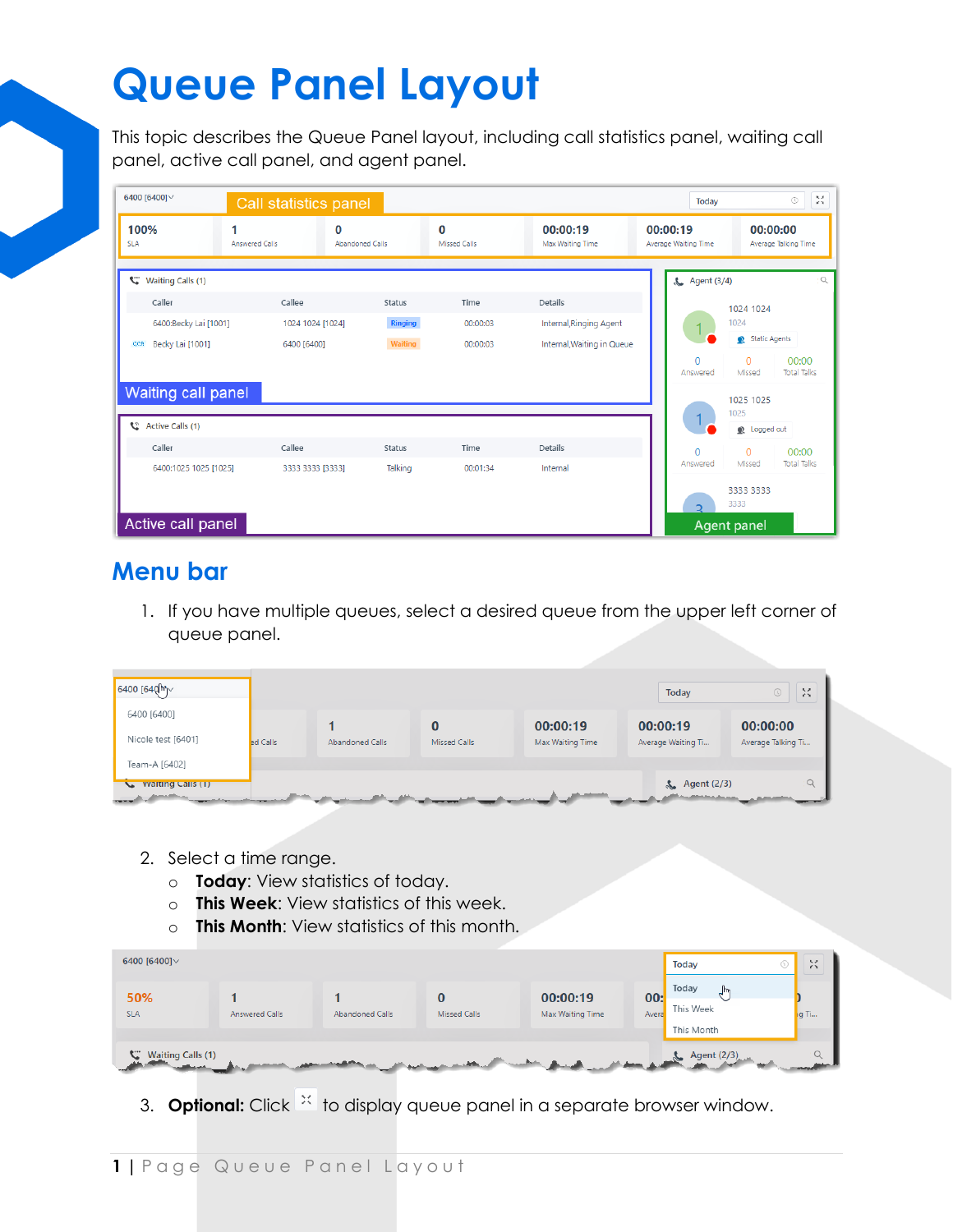For example, display the queue panel of Service in a browser window; display the queue panel of Sales in another browser window.

### **Call statistics panel**

Display call statistics of a queue.



| <b>Call statistics</b>  | <b>Description</b>                                                                     |
|-------------------------|----------------------------------------------------------------------------------------|
| <b>SLA</b>              | Display the Service Level Agreement over a period of time for the queue.               |
| Answered calls          | Display the total calls that queue agents answered over a period of time.              |
| Abandoned Calls         | Display the total calls that have been abandoned over a period of time.                |
| <b>Missed Calls</b>     | Display the total calls that queue missed over a period of time.                       |
| Max Waiting Time        | Display the maximum call waiting time for all calls answered over a period<br>of time. |
| Average Waiting<br>Time | Display the average waiting time over a period of time for all queue calls.            |
| Average Talking<br>Time | Display the average talking time over a period of time for all queue calls.            |

### **Waiting call panel**

Display the details of incoming call that is in ringing or waiting state in real time, including caller, callee, status, time, and details.

#### **Note:** The <sup>QCB</sup> indicates that the caller has requested a callback.

| c<br>Waiting Calls (1)         |                  |                |          |                            |  |
|--------------------------------|------------------|----------------|----------|----------------------------|--|
| Caller                         | Callee           | <b>Status</b>  | Time     | Details                    |  |
| 6400:Becky Lai [1001]          | 1024 1024 [1024] | <b>Ringing</b> | 00:00:03 | Internal, Ringing Agent    |  |
| Becky Lai [1001]<br><b>CCB</b> | 6400 [6400]      | Waiting        | 00:00:03 | Internal, Waiting in Queue |  |
|                                |                  |                |          |                            |  |
| <b>Waiting call panel</b>      |                  |                |          |                            |  |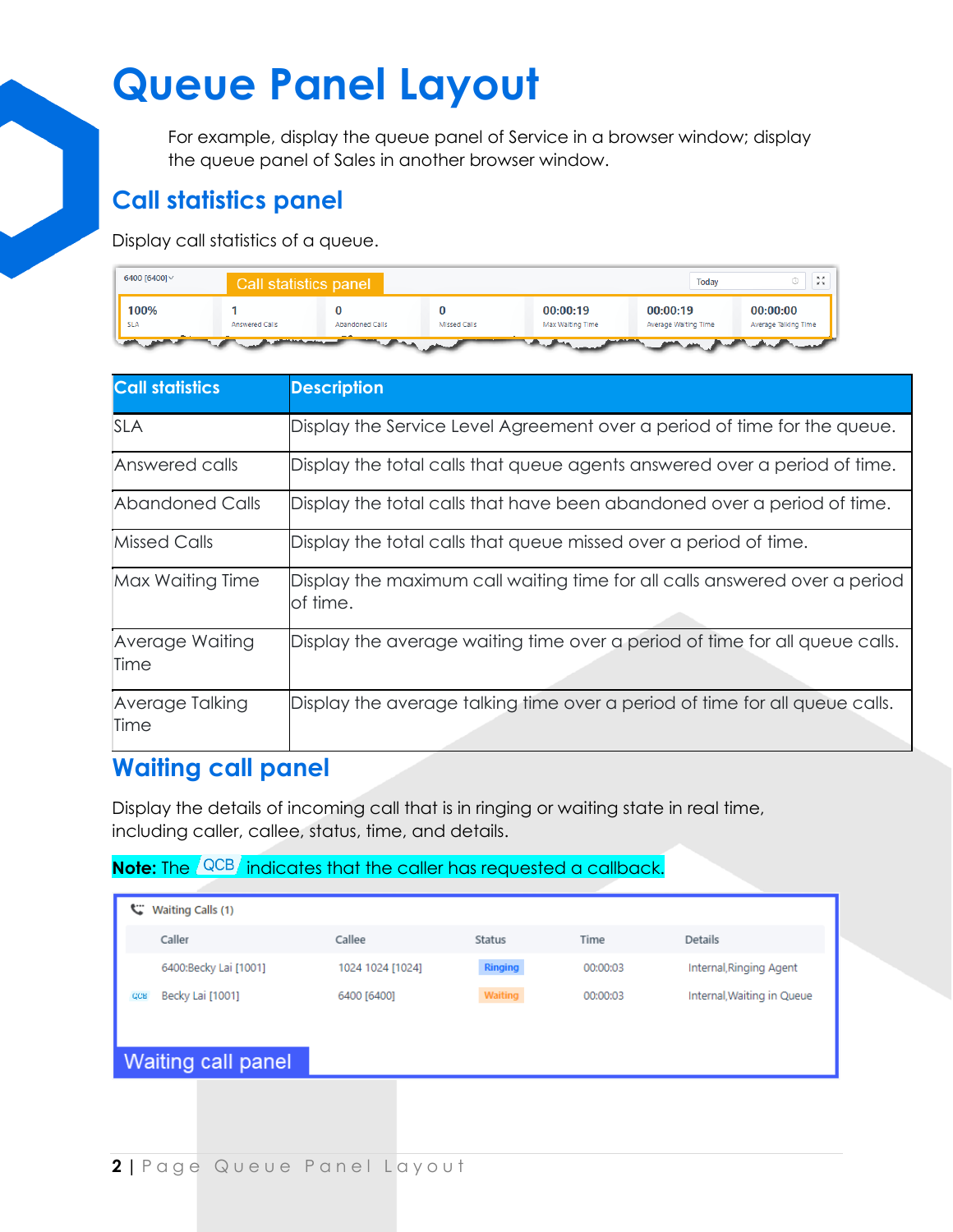### **Active call panel**

Display details of answered calls in real time, including caller, callee, status, time, and details.

**Note:** The <sup>QCB</sup> indicates that this is a callback.

|            | C Active Calls (1)    |                  |         |          |          |
|------------|-----------------------|------------------|---------|----------|----------|
|            | Caller                | Callee           | Status  | Time     | Details  |
| <b>GCB</b> | 6400:1025 1025 [1025] | 3333 3333 [3333] | Talking | 00:01:34 | Internal |
|            | Active call panel     |                  |         |          |          |

## **Agent panel**

Display agent details in the queue, including the agent's presence, queue status, and personal call statistics.



### Agent's presence

Hover your mouse over the presence icon, you can see the agent's presence status.